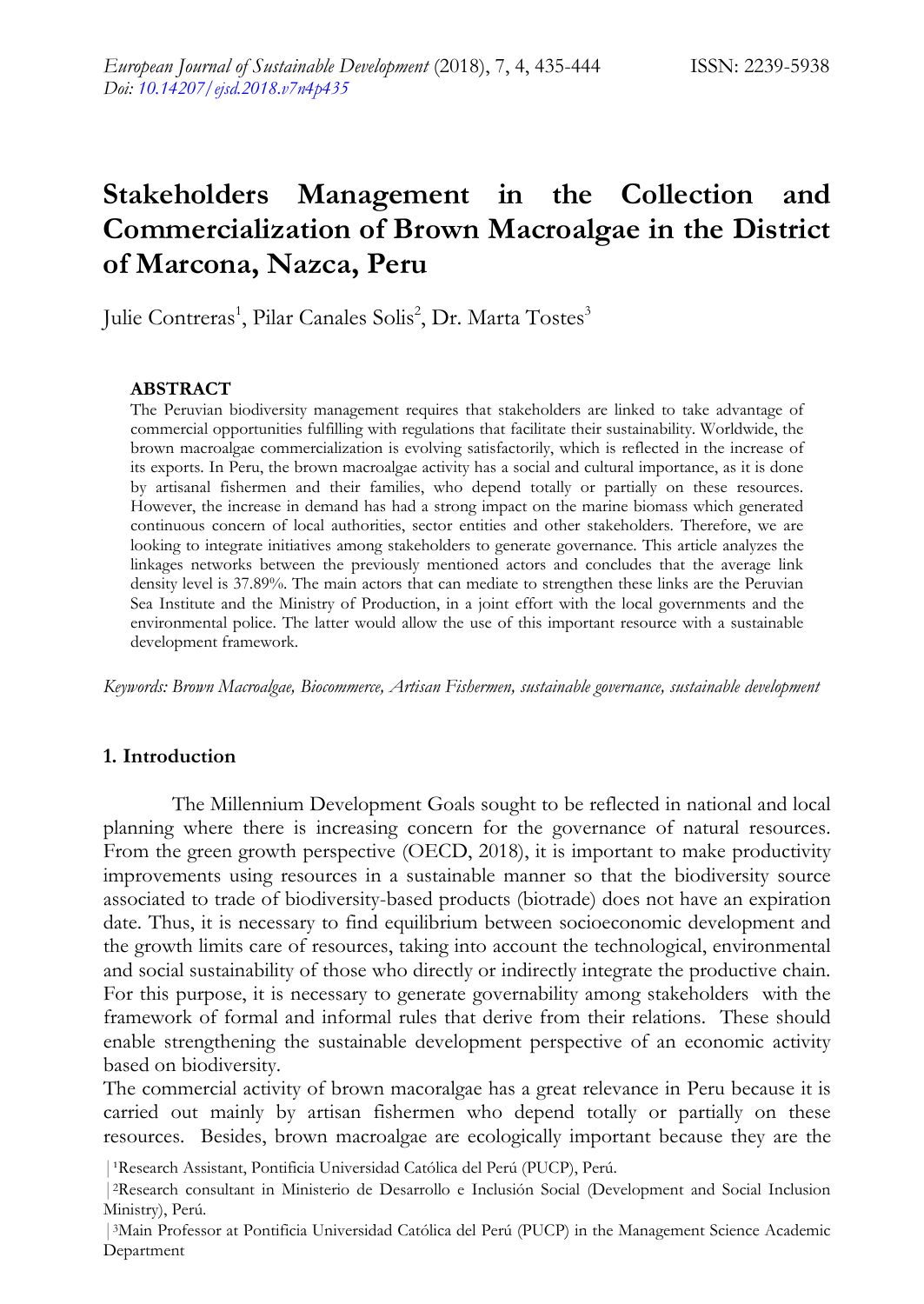basis of the marine ecosystem and they act in different roles (food, larval environment or habitat). They maintain biodiversity to shelter different species that have economic, social and environmental importance within Peruvian artisan fish farming.

In this framework, the research responds to the need to identify all the stakeholders involved in the collection and commercialization of brown macroalgae in Marcona district during the period 2010-2013 and to analyze their relationships and their roles in the economic activity. This could improve the activity management in the area. Besides, the analysis of the existing networks within the chain would allow the development of an efficient social and environmental management, facilitating its governance.

The structure of the article includes in first place the theoretical framework of the research and the context in which it is developed. Then, the applied methodology is presented. Following, an important part is dedicated to the results obtained with the UCINET program. Finally, the research conclusions are mentioned and new stages for the use of the methodology are recommended to guarantee the sustainability of this economic activity.

#### **2. Literature Review**

The research presents three macro issues that back up the work done. The first one deals with social and environmental management and its relation with governance and governability. In this aspect, the Reform Project of the Mineral Resources Sector of Peru (PERCAN, 2011) defines social management as the set of actions oriented to the creation of social interaction spaces where the involved stakeholders can define activities and make decisions to attend needs and solve social problems. On the other hand, environmental management focuses on the process oriented to manage, plan, evaluate and monitor as efficiently as possible the existing environmental resources in a specific territory, with the purpose of improving the life quality of its inhabitants (Andia Valencia & Andia Chavez, 2009). These two types of management are related to governance and governability because they are linked to the field of public policies evaluation, that is, institutions, mechanisms and methods. This will condition decision making on the regulation of economic activities, which implies coexistence and cooperation, but also the possible emergence of conflicts (Revesz, 2009). The development of communities, based on some productive activity with the use of natural resources, must visualize their regulation framework. The purpose is to position them in a field of relationships that allows for an adequate economic development by fostering the sustainability of the resources upon which they depend.

The second macro issue is based on the characterization of stakeholders in the productive chains. This characterization starts with their identification and the analysis of stakeholders' map that is directly linked to the social networks theory (Aguirre, 2011). This is because it is a structural type tool that allows access to the variety of existing social relationships that seeks to know the actions and the objectives of their participation. In this field, it is required to highlight the identification of roles and power of the most relevant stakeholders. The stakeholders' map must explore beyond a superficial outlook of the roles; it needs to be understood within a productive chain as a set of economic agents interrelated by market, from input provision to the final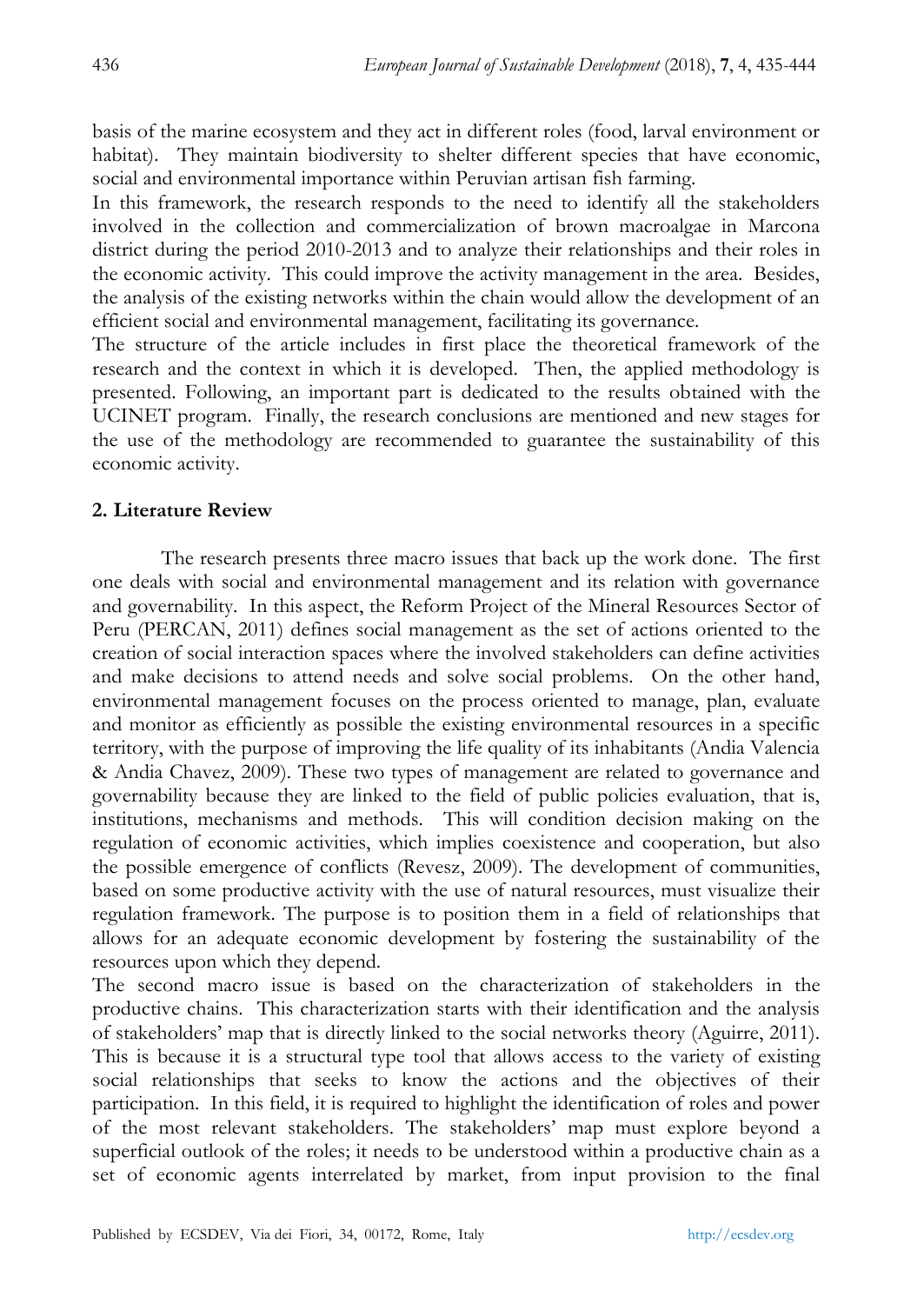consumer (Direccion General de Promocion Agraria, 2013). The different stakeholders that participate in the productive chain develop activities making use of their relationships to add value to the product with the purpose of reaching the consumer. This introduces them into a sustainable economic development. Some stakeholders are directly involved in the process and others are dedicated to provide services. They are subject to the influence of their environment, represented by various elements such as for example, the game rules generated from the relationships between stakeholders and the regulation framework in which the activity develops.

The last macro issue links biodiversity, biotechnology and biotrade in productive development. Biodiversity includes the assortment of living beings and groupings found in our planet. It is fundamental, because a great variety of goods and services essential for survival of human beings are obtained from it (Ugalde Gómez, y otros, 2009). Modern biotechnologies are quickly moving from the research stage to the commercial production stage, breaking new ground for green growth in different fields, from the manufacturing sector to medical care and decontamination (The Regency corporation Limited in Asociation with the United Nations, 1998). Biotechnological products and processes are part of our daily life as they offer employment and investment opportunities (Malajovich, 2005, pág. 27). Following this logic, biotrade constitutes a system of economic agents that make use of biodiversity resources but with a sustainable management of biological diversity. This way, the equitable distribution of the benefits derived from the use of biological diversity can be applied supporting socio economic sustainability (of management, production and markets) (Fairlie Reinoso, 2010). This is the basis to comply with national and international legislation and international agreements, respecting the rights of the involved stakeholders, making use and facilitating the access to natural resources and traditional knowledge that enables them to be economically and environmentally sustainable.

# **3. Context**

Commercialization of brown macroalgae in the world has evolved satisfactorily in the last years and also exports have considerably increased mainly because the uses given to this resource are varied. Algae contain a high level of alginate which is an important additive for use in food, pharmacological, agricultural and cosmetology industries, among others.

In Peru, the brown macroalgae activity has social importance in the collection, drying, storing and chopping, because it is carried out by artisan fishermen and their families, who depend completely or partially on the resource (Vásquez & Westermeier 1993). On the other hand, algae are ecologically essential in Peruvian marine ecosystems, not only because they are the basis of benthic trophic chains, but also because they are the natural habitat and refuge of larval settlement and recruitment of young fish (Vásquez & Santelices 1984, Vásquez 1992, Edding et al. 1994, Vásquez et al. 2001a, 2001b, 2005). In shallow intertidal and subtidal areas the macrocystis and lessonia algae act as engineers of these coastal ecosystems (sensu Jones etal. 1994) , housing other species of economic and social importance (e.g. limpets, "loco", hedgehogs, rock fish) (Instituto del Mar Peruano - IMARPE, 2009).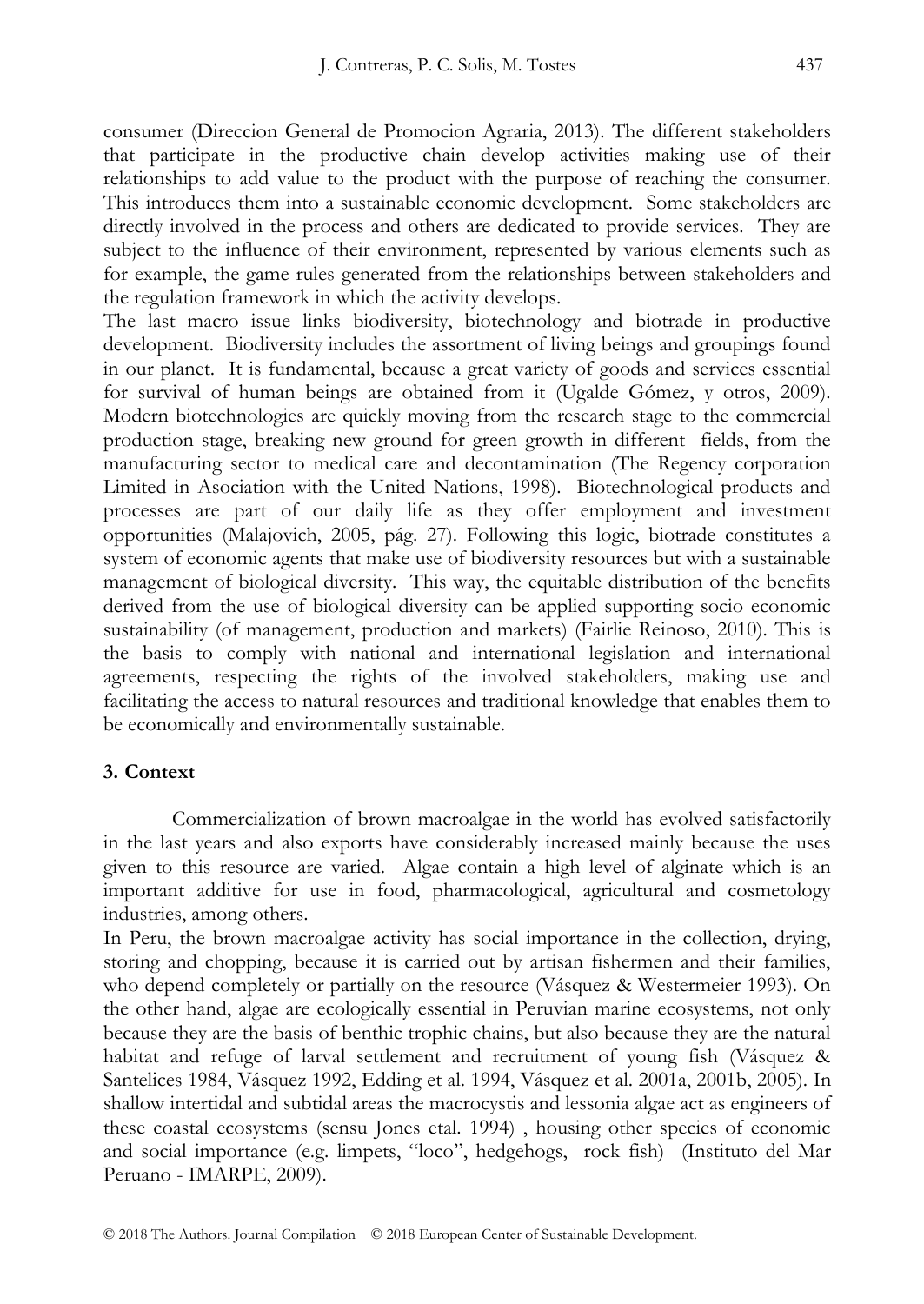Marcona is a district where people perform this activity which is representative of the area. This is verified in the records of year 2013 from the Regional Production Bureau of Ica (DIREPRO Ica). According to this record there are 670 formalized artisan fishermen, of whom 126 work exclusively as collectors in the fishing activity. The increase in the exploitation of the resource added to its impact on Marcona district have generated a great concern in local authorities, sector entities and other stakeholders involved. They have perceived the start of an activity without regulation or fishery management plans. This is mainly due to the existence of a great demand in the international market, but also to the need to know and generate regulations that allow for the sustainable development of the activity.

## **4. Methodology**

The work methodology of the research enabled the collection and analysis of relevant information for a better understanding of the existing relationship between direct and indirect stakeholders of the productive chain of brown microalgae in Marcona district. Initially, secondary documents were reviewed, compiling and classifying the relevant information that could define the productive chain of the brown macroalgae activity. Later on, the macro-variables that could effectively guide the research were specified. This was very important because it originated the formulation of better questions that gave way to determining and building an adequate criterion regarding the research matter. These macro variables were: legal regulations, environmental management, associative model, list of stakeholders, conflicts, innovation initiatives, techniques in the productive chain, social responsibility, strategic alliances, industrialization initiatives and competitiveness. According to these specific subtopics in the research, classification was made and direct and indirect stakeholders from the productive chain were identified. Stakeholders constantly related to the activity were specified as they were in the best position to answer the previously defined questions.

The interviews and surveys were formulated with these three obtained results: macro variables, stakeholders and questions by subtopics. They were prepared according to each identified stakeholder with the purpose of establishing relationships that would show the reality of the studied context. To do this, first hand information was required from the involved stakeholders, but only seven interviews with the most visible actors were carried out. With them, it was possible to obtain relevant information that enabled consolidation of that previously obtained and to broaden the wide range questions by making possible to gather the information acquired during the initial approaches.

From the seven nterviews to the mentioned stakeholders, a matrix for information collection by stakeholder was prepared. In it, the contexts in which the productive chain is carried out were divided: collection and commercialization and, in turn, they were determined by the macro variables of the research. These can transform the subtopics into questions that enabled to gather information not only from the work they do as part of the chain, but also from the opinions about the relationships generated within it.

The sample selection method was "snowball" by saturation and together with the tools used in this first part, stakeholders' identification was possible. Also the information regarding the productive chain of the activity was deepened and consolidated with a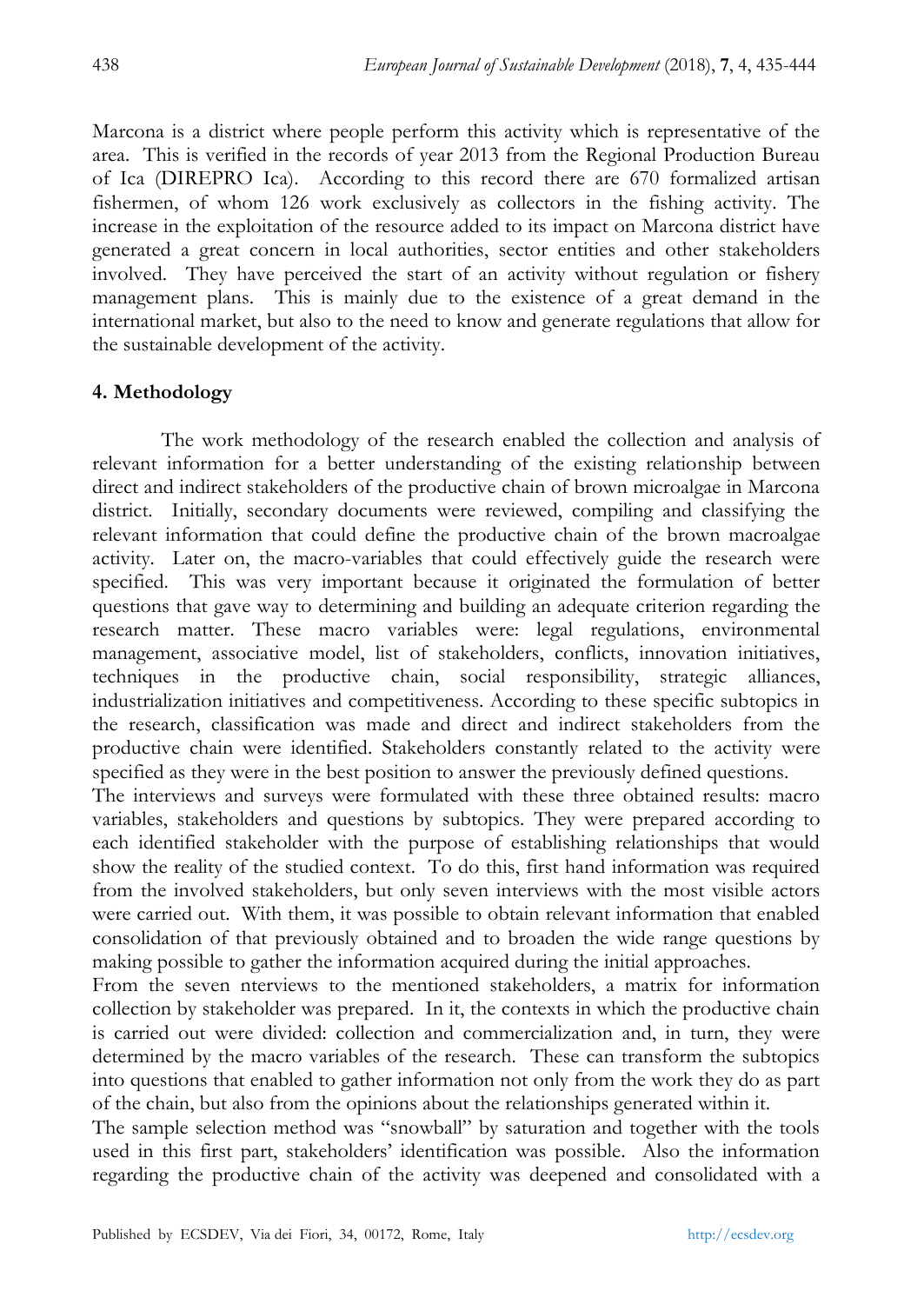greater analysis of the relationships between stakeholders and how these relationships have made and can make possible to improve the development of the activity within Marcona district. To carry out the analysis of the relationships between the involved ones, the Survey of Degree of Relation between Stakeholders was elaborated. The following information was obtained: perception of each stakeholder on its role, evaluation of the role performed by other stakeholders, relationship and work level within the macroalgae activity, and the identification of those that have a relevant position within the productive chain.

Information systematization was done with the use of the UCINET tool which enables the graphical evaluation of how the interrelations work between direct and indirect stakeholders within the productive chain. It analyses the existing links between the stakeholders that influence the regulation framework of the activity and the other stakeholders that participate, with the purpose of visualizing the influence they have on the activity governability. In this aspect the program facilitated the social networks analysis visualizing these interactions on the basis of qualitative type data rather than quantitative (Velázquez Alvarez & Aguilar Gallegos, 2005).

#### **5. Findings**

Initially, secondary documentation was reviewed to learn about macroalgae collection and commercialization activity. This helped the identification of a first group of stakeholders directly related with the activity. They were subjected to an unstructured interview that gave as product the identification of more stakeholders within the productive chain. Following, a snowball sampling was used to continue deepening the search for stakeholders and twenty (20) were identified and grouped in four (4) categories: public, private, civil society organizations (OSC) and passive organizations. The most enriching result was to find their purpose in the sustainability of the activity. Among stakeholders of the OSC group, there are: Marcona Artisan Fishing Community

(COPMAR), which aligns the interests of all its members and keeps an organized communication with other stakeholders; Formal Associations, which prioritize their economy and the improvement of their life quality; and Associations to Formalize, which focus on developing their economy. Among the actors of the Public Group were: Sea Institute of Peru - Lima (IMARPE Lima) which carries out research works to balance the fishing activity with biodiversity sustainability; DIREPRO Ica, which promotes extractive and productive activity taking into account the sustainability of resources; IMARPE Marcona, which has good relationships with stakeholders to carry out several research projects; Regional Government, which contributes to the integral and sustainable development of the region; National Service of Natural Protected Areas (SERNANP), which develops projects that safeguard protected natural areas; Marcona Municipality, which deploys projects to promote the fishing activity for a better use of resources; National Superintendence of Customs and Administration (SUNAT), which controls and oversees merchandize traffic; Technological Fishing Institute of Peru (ITP), which proposes the best use of resources in order to generate greater added value to products; Production Ministry (PRODUCE), which promotes improvement of regulations and requirements that frame extractive activities; and Prosecutors for Crime Prevention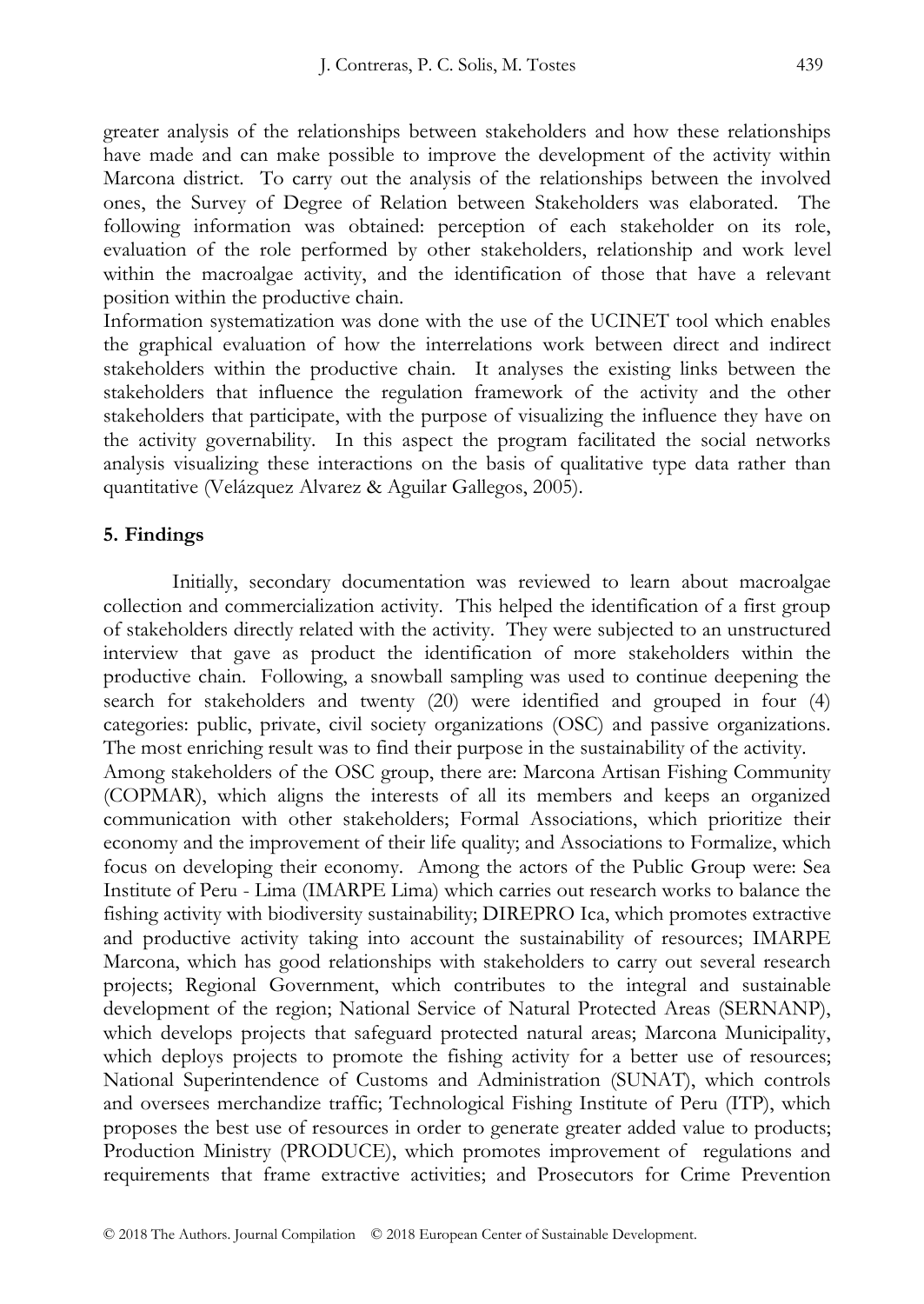Specialized in Environmental Matters, which investigates and presents complaints whenever corresponds. Among stakeholders of the Private Group, the following were identified: Collectors, which are responsible for collection and transportation of macroalgae; Processing Companies, that carry out algae transformation process (chopping and drying fresh algae) for export; and Export Companies, that commercialize and export the product through brokers abroad. Finally, stakeholders of the Passive Group are: Ecological Police, which protects wildlife flora and fauna of Marcona; Captaincy, which are responsible for regulating and ensuring human life safety, protection of environment and natural resources at the sea; and the Toll Company which ensures care and renewal of transit routes in the area.

Once the stakeholders involved in the activity were identified, an analysis of linkage between them was performed. This analysis was done with the use of two tools previously mentioned: the first was the use of the information collection matrix by stakeholder which allowed the definition and/or establishment of existing links between stakeholders, giving as result a Stakeholders' Linkage Matrix. The second was the use of the social analysis program UCINET, which presents the results considering five (5) indicators: density that shows as percentage the high or low connectivity of the network; centrality that represents the number of stakeholders to which a stakeholder is directly linked; centralization which constitutes a special condition in which a stakeholder exerts a clearly central role being highly connected in the network; intermediation which is linked to the possibility that a stakeholder has to mediate communications between stakeholder peers, also known as bridge stakeholders; and finally, closeness regarding the stakeholder's capacity to reach all stakeholders in the network.

With regard to the **centrality indicator,** the stakeholders with greater degree of centrality were found to be PRODUCE; COPMAR; IMARPE Marcona and DIREPRO Ica because they topped the first seven positions on the list, together with SERNANP and the processing companies. These data also show that five out of the top seven stakeholders belong to public organizations, which reveals that public organizations are stakeholders that are linked at a higher level with other stakeholders within the activity. On the other hand, it is important to mention that almost all public organizations that are included in these seven stakeholders have governability level 2, which implies that the regulatory framework is present due to these organizations, thus the governability of the activity has high probabilities of strengthening. It was also found that the relationship between those stakeholders has 144 links of the 380 possible and that the maximum number of links is 14, issued by a public organization (PRODUCE).

|    |                                   |        | <b>INDANISIA</b> |        | 15 rue Encline a |
|----|-----------------------------------|--------|------------------|--------|------------------|
| 13 | <b>PRODUCE</b>                    | 14.000 | 12,000           | 73.684 | 43.156           |
| s. | <b>GREEPRO ICA</b>                | 14.000 | 9.999            | 73.684 | 47.368           |
|    | UNIVAR                            | 12.000 | 8.000            | 65,158 | 42,305           |
| 15 | Companies<br>Princessing          | 12,000 | 12.000           | 63.158 | 63.158           |
|    | COPAAR                            | 12.000 | 11.000           | 63.158 | 57.895           |
|    | <b><i>BAABIELING</i></b>          | 11.000 | 18.000           | 57.895 | 52.632           |
|    | <b>BALBIT History</b>             | 11,000 | 11.000           | 57.895 | 57.895           |
|    | coultons to Tormales              | 10.000 | 10.000           | 52.632 | 52.632           |
|    | Independent Associations          | 38.000 | 11.000           | 52.632 | \$7.895          |
|    | Marcoria Municipality             | 5.000  | 8.000            | 42.105 | 42.105           |
| 14 | Collectors                        | 7.000  | 9.000            | 36.842 | 47.368           |
|    | <b>Registrated Estragements</b>   | 6.000  | 9.000            | 31.579 | 47.368           |
| 12 |                                   | 5.000  | 6.600            | 31.579 | 31.579           |
| 11 | SUMU                              | 5.000  | 6.000            | 26.516 | 31.579           |
| 1b | <b>Skuldars Coinvisenter</b>      | 3.000  | 3.000            | 15.709 | 15.789           |
| 16 | <b>Enjoint Companies</b>          | 2.000  | 2.000            | 18.526 | 15.789           |
| 15 | CAPTAINCY                         | 1.000  | 3,000            | 5.263  | 15,789           |
| 18 | <b>Toll Distribution</b>          | 0.000  | 0.000            | 0.000  | 0.000            |
| 17 | Ecolude Palice IMT                | 0.000  | 1.000            | 0.001  | 5.263            |
|    | Presentators for Crime Presentium | 8.000  | 2,888            | 0.000  | 10.526           |
|    |                                   |        |                  |        |                  |

*Fig. 1. Centrality Degree per stakeholder*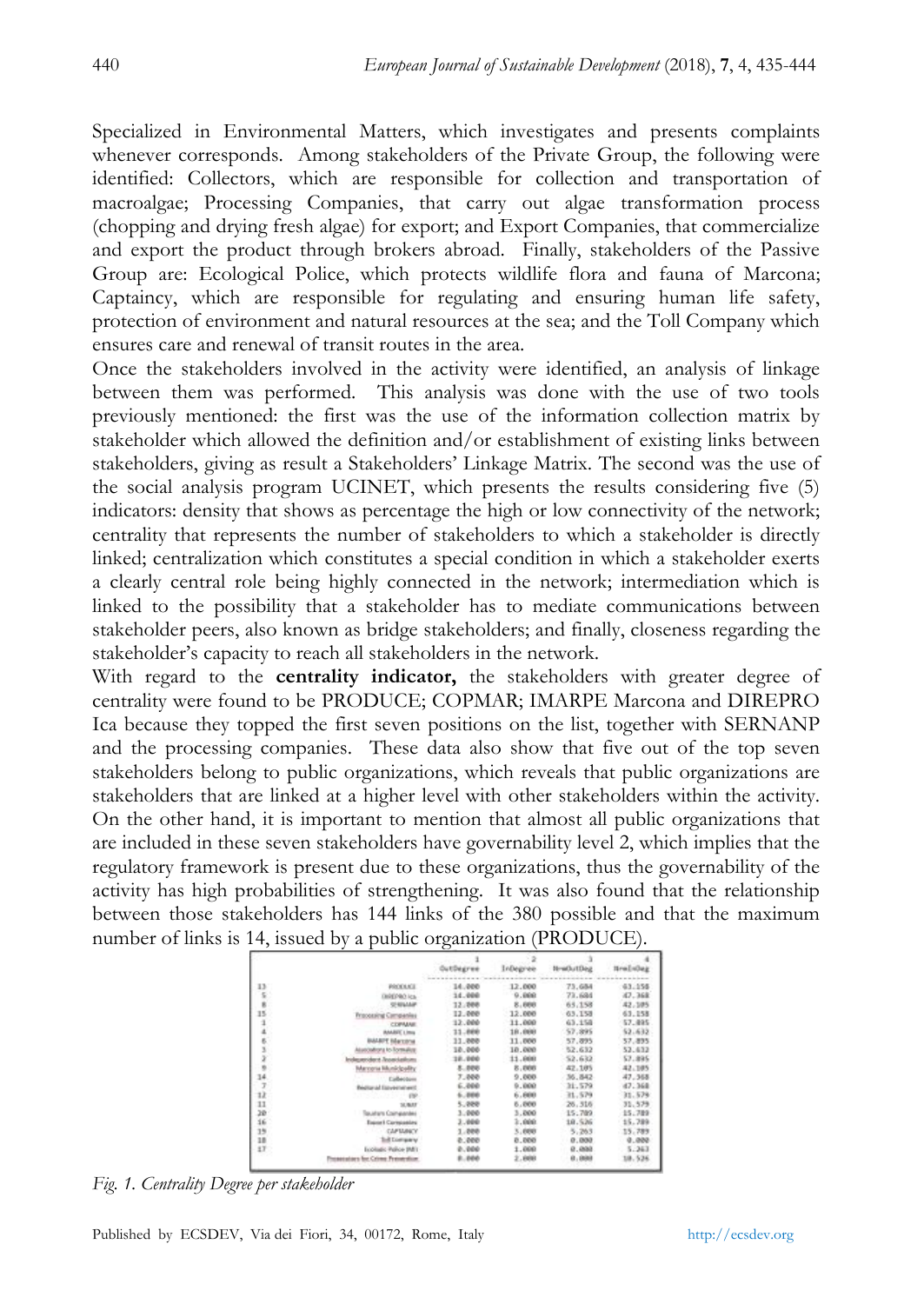The **centralization indicator** visually displays which are the more centralized stakeholders in the activity due to the number of links they have in relation to other stakeholders. On this basis, it can be appreciated that for the activity most public institutions and all social organizations are located in the center of the graph, which can mean that they have a more relevant role than other stakeholders. This could help consolidate the links and they could be strategic stakeholders for improvement of the activity's regulatory framework, giving way to a sustainable development of the resource and taking into account the productive progress and the need of stakeholders. Visually, PRODUCE, COPMAR, IMARPE Marcona and DIREPRO Ica are the organizations that tend to have higher centralization degree not only because they are in the center of the graph but because they present greater number of links with other stakeholders.



*Fig. 2. Stakeholders linkage by Institution type (Centralization Graph)*

The **intermediation indicator** is expressed by the geodesic distance which refers to how many minimum and maximum steps each stakeholder takes to reach or be linked to another. This helps to know how many bridges or intermediaries (intermediation level) must be crossed to reach contact with other stakeholders. If they are minimum steps, it may help each stakeholder to generate rapid action to achieve an agreement. However, if there are maximum steps, these can hinder communication with the required stakeholder when facing a situation.

To read the table of geodesic distances minimum steps, it is necessary to consider that value 0 expresses relation with itself; the values from 1 to 4 is the number of intermediaries that have to be crossed to communicate with each other; and the empty spaces show linkage inexistance between one stakeholder and another.

|        |                                 |    |               |                      |              |              |               | 12345678<br>CAAIDIG     | $\kappa$      | $\sim$<br>$14$       | ۰<br>$\blacksquare$ | -              | 123<br>x     | ٠                        | ٠<br>A         | 5<br>÷         | ۰<br>$\epsilon$ | $\overline{ }$<br>m | 11111111112<br>遇 | C.F | $\sqrt{2}$     |
|--------|---------------------------------|----|---------------|----------------------|--------------|--------------|---------------|-------------------------|---------------|----------------------|---------------------|----------------|--------------|--------------------------|----------------|----------------|-----------------|---------------------|------------------|-----|----------------|
|        |                                 |    |               |                      |              |              |               |                         |               |                      |                     |                |              |                          |                |                |                 |                     |                  |     |                |
|        | CORMAA                          |    |               | 12                   | п.           |              | 111           |                         | $\mathbf{1}$  | $\mathbf{1}$         |                     | 2211           |              |                          | 11             |                | 22              |                     |                  | 21  |                |
|        | Independent Associations        |    |               | ,                    | в            |              | 11            | $\overline{a}$          | $\mathbf{1}$  | 1                    | z                   | $\overline{z}$ | $\mathbf{1}$ | $\overline{\phantom{a}}$ | 1              |                | $\overline{z}$  | $\overline{z}$      |                  | ż   | 2              |
| 医深层部   | Associations to Econsalise      | э  | $\mathcal{F}$ | 81                   |              | $\mathbf{1}$ | $\mathbf{1}$  | ٠                       | $\mathbf{1}$  | 1                    | z                   | ×              | $\mathbf{1}$ | $\overline{1}$           | ı              | $\mathbf{1}$   | $\mathbf{r}$    | $\rightarrow$       |                  | ä   | ż              |
|        | <b>INMARK Line</b>              | ż  | ٠             | $\mathbf{1}$         |              | ı            | $\mathbf{1}$  | ÷                       | ı             | ı                    | ž                   | ż              | 1            | ı                        | x              | 1              | $\mathcal{F}$   | ä,                  |                  | ä   | ä              |
| s<br>6 | DIREPRO Ica                     | 1  |               | 11                   | $\mathbf{1}$ | ۰            | $\mathbf{1}$  | ٠                       | $\mathbf{1}$  | э                    | ٠                   | $\mathbf{1}$   | э            | ÷.                       | $\mathbf{1}$   | $\mathbf{1}$   | ı               | a,                  |                  | 1   | ż              |
|        | <b>INAUPE Manager</b>           | ÷  | ı             | $\mathbf{1}$         | ٠            | ÷.           | a.            | ٠                       | $\mathbf{1}$  | $\pm$                | ÷.                  | ż              | э            | $\rightarrow$            | $\mathbf{1}$   | $\mathbf{1}$   | x               | -2                  |                  | 1   | 2              |
| 7      | Rodonal Gavernment              |    | ٠             | $\pm$                | ٠            | x            | $\rightarrow$ | <b>Ob</b>               | x             | 2                    | ٠                   | ÷              | 2            | ÷                        | ×              | $\pm$          | x               | -                   |                  | 3   | 2              |
| ä      | <b>SERNAME</b>                  | ÷  | ÷             | $\ddot{\phantom{1}}$ | ÷            | ÷.           | $\pm$         | ÷                       | ÷             | $\ddot{\phantom{1}}$ | ÷                   | ż              | 2            | $\rightarrow$            | -2             | 2              | 3.1             |                     |                  | 11  |                |
| ğ      | Mammra Municipality             |    |               |                      | 1111212      |              |               |                         | z             | a.                   | 3                   | $\mathbf{1}$   | -2           | ÷.                       |                |                | 1223            |                     |                  | 22  |                |
| 10     | Pronunston for Drima Presentian |    |               |                      |              |              |               |                         |               |                      |                     |                |              |                          |                |                |                 |                     |                  |     |                |
| 11     | <b>SUMP</b>                     |    |               |                      |              |              |               | 22222221                |               |                      | 3                   | $\alpha$       | 21           |                          |                |                | 1113            |                     |                  |     | 32             |
| 12     | <b>CTP</b>                      |    |               |                      |              |              |               | 1111222                 | $\rightarrow$ | 2                    |                     | 320            |              | $\mathbf{1}$             | 21             |                | 23              |                     |                  |     | 32             |
| 13     | <b>PRODUCE</b>                  | ٠. |               |                      | 111          |              |               | 11111                   |               |                      |                     | 2110           |              |                          | 11             |                | 22              |                     |                  | 21  |                |
| 14     | Collectors                      | 1. |               |                      |              |              |               | 1122122                 |               | z                    |                     | 3121           |              |                          | $\theta$       | 1              | 2.3             |                     |                  | 22  |                |
| 15     | <b>Presenting Companies</b>     |    |               |                      |              |              |               | 1111111222111           |               |                      |                     |                |              |                          | 10             |                | 1 <sub>3</sub>  |                     |                  |     | 22             |
| 16     | Export Eorngwries               |    |               |                      |              |              |               | 222222323122            |               |                      |                     |                |              |                          |                |                | 2104            |                     |                  |     | 3 <sub>3</sub> |
| 17     | Ecological Police [69]          |    |               |                      |              |              |               |                         |               |                      |                     |                |              |                          |                |                |                 |                     |                  |     |                |
| 18     | Tell Company                    |    |               |                      |              |              |               |                         |               |                      |                     |                |              |                          |                |                |                 |                     |                  |     |                |
| 19     | CREMAKY                         |    |               |                      |              |              |               | 2 2 2 2 1 2 2 2 3 2 2 3 |               |                      |                     |                |              | $\overline{z}$           | $\overline{z}$ | $\overline{z}$ | 23              |                     |                  | 03  |                |
| 28     | Tourism Companies               |    |               |                      |              |              |               | 12222212                |               |                      |                     | 2221           |              |                          | $\overline{z}$ |                | 232             |                     |                  | z   | $\theta$       |
|        |                                 |    |               |                      |              |              |               |                         |               |                      |                     |                |              |                          |                |                |                 |                     |                  |     |                |

*Fig. 3. Geodesic Distance Minimum Steps*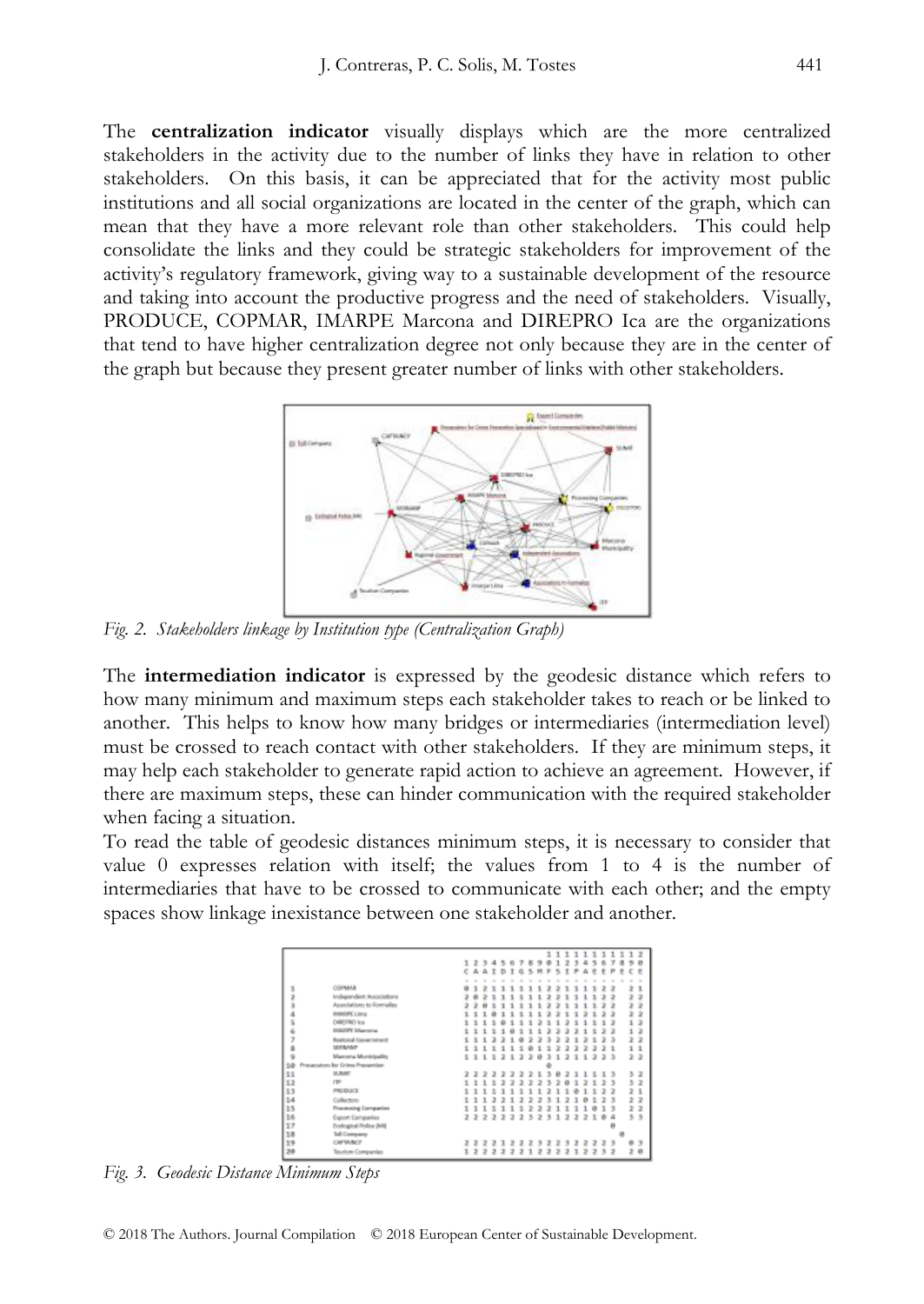To read the table of geodesic distances maximum steps, the codification of links is as follows: value 0 is the absence of intermediation and values from 1 to 17 are the maximum number of intermediaries that a stakeholder has to cross to reach another.

|    |                                  | $\mathbf{1}$ |            |    | 2 3 4 5     |   | 6 |   |       |   |       |   |  |   |   |   | 7 8 9 10 11 12 13 14 15 16 17 18 19 20 |   |
|----|----------------------------------|--------------|------------|----|-------------|---|---|---|-------|---|-------|---|--|---|---|---|----------------------------------------|---|
|    |                                  |              | $CO$ As As |    | TH OE TH Go |   |   | s | Mu FS |   | SU IT |   |  |   |   |   | PR Ac Em Em Po Em CA Em                |   |
|    |                                  |              |            |    |             |   |   |   |       |   |       |   |  |   |   |   |                                        |   |
| 1  | <b>CDPMMR</b>                    | 1            | 1          | ٠  | ٠           | ٠ | ٠ |   | ٠     | э | ٨     | ٠ |  | × | ٠ | й | R                                      | 1 |
|    | Independent Accorations          | 18           | 1          | 18 |             |   |   |   |       |   |       |   |  |   |   |   |                                        | 2 |
|    | Associations to Formalise        | 10           | 18         |    |             |   |   |   |       |   |       |   |  |   |   |   |                                        |   |
| 4  | <b>MARY Line</b>                 |              |            |    |             |   |   |   |       |   |       |   |  |   |   |   |                                        |   |
|    | DERETRO lea                      |              |            |    |             |   |   |   |       |   |       |   |  |   |   |   |                                        |   |
|    | IMARPE Marcory                   |              |            |    |             |   |   |   |       |   |       |   |  |   |   |   |                                        |   |
|    | Regional Government              |              |            |    |             |   |   |   |       |   |       |   |  |   |   |   |                                        |   |
|    | SERNANE                          |              |            |    |             |   |   |   |       |   |       |   |  |   |   |   |                                        |   |
| ۹  | Marcosa Musicipality             |              |            |    |             |   |   |   |       |   |       |   |  |   |   |   |                                        |   |
| 10 | Prosecutors for Crime Prevention | в            |            |    |             |   |   |   |       |   |       |   |  |   |   |   |                                        | B |
| 11 | SLINAT                           |              |            |    |             |   |   |   |       |   |       |   |  |   |   |   |                                        | 1 |
| 12 | ITP.                             |              |            |    |             |   |   |   | ۹     |   |       |   |  |   |   |   |                                        | 2 |
| 11 | PRODUCE                          |              |            |    |             |   |   |   |       |   |       |   |  |   |   |   |                                        |   |
| 14 | Collectors                       |              |            |    |             |   |   |   |       |   |       |   |  |   |   |   |                                        | 2 |
| 15 | Processing Companies             |              |            |    |             |   |   |   |       |   |       |   |  |   |   |   |                                        |   |
| 16 | Export Companies                 |              |            |    |             |   |   |   |       |   |       |   |  |   |   |   |                                        |   |
| 17 | Ecological Police (MI)           |              |            |    |             |   |   |   |       |   |       |   |  |   |   |   |                                        | ė |
| 18 | <b>Toll Company</b>              |              |            |    |             |   |   |   |       |   |       |   |  |   |   |   |                                        | 8 |
| 19 | <b>CAPTAINCY</b>                 |              |            |    |             |   |   |   |       |   |       |   |  |   |   |   |                                        | 3 |
| 20 | Touriam Companies                |              | 3          | 2  |             |   |   |   |       |   |       |   |  |   |   |   |                                        |   |

*Fig. 4. Geodesic Distance Maximum Steps*

The obtained results give way to the following analysis:

At the beginning PRODUCE stakeholder stated that its participation level within the activity was not high, but the previously obtained results show that due to its role, it is in a relevant position. Besides, in the minimum steps chart it is the stakeholder that has the least number of bridge steps and, in the maximum steps chart, it only has to cross a maximum of three steps to communicate with another stakeholder. This shows that it not only has closeness to other stakeholders or that it has authority – interest within the chain, but it also has an efficient number of intermediaries to reach other stakeholders and generate adequate coordination processes. On the other hand, the initial perception of IMARPE Marcona was that it had great importance within the activity, but its position in closeness and in authority-interest is not so. In the analysis of minimum steps this stakeholder requires two intermediaries, but in maximum steps requires nine. This generates concern because it will depend on what it wants to convey and the context to summon stakeholders and more so to establish strategic relationships. This indicator helps to contrast stakeholder perceptions and evidences the existing complexity in its links.

**Closeness and density indicators** must be worked first for the entire network where it was found to present a density of 37.89% of the possible links, as for each stakeholder to understand the relationship of each node with the others. Therefore, closeness reveals information that makes possible to adequately control conflicts because it is possible to identify which relationships or links are missing to generate an integration that enables the generation of new links and sustainable agreements over time. On the other hand, density shows the total number of existing links in a group of stakeholders divided by the maximum total number of relationships that can be generated. This enables examination of the real relationships each stakeholder has, generating a comparative analysis with the total number of links that it could have. At this point, one stakeholder, PRODUCE, will be taken as reference to show the contribution of the indicators.

This stakeholder is in a central position in relation to other stakeholders. The graph shows that it has closeness with 14 stakeholders but does not have any link with other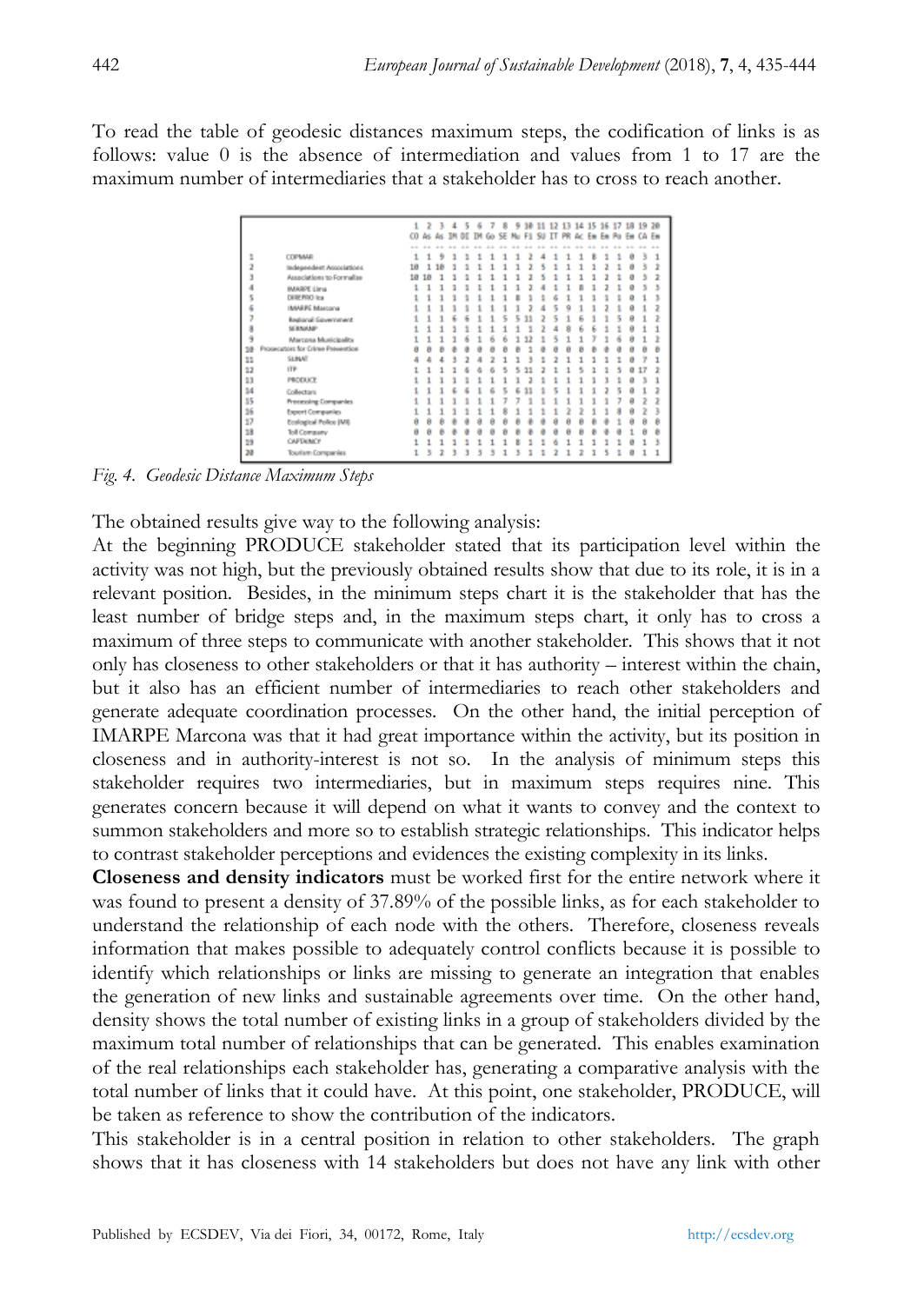five. Its density level is 68.42%, which means that of the 38 possible input and output links it can have, at present it is using 26 links, showing that it not only has interest and authority within the activity but that it is exerting its communication capacity and its relationship with other stakeholders. However, it is a public organization; as such it should generate linkage with the other five stakeholders with the aim to achieve better relationship and improved performance within the activity context.



*Fig. 5. Closeness Linkage by Institution Type – PRODUCE* 



*Fig. 6. Average Density per stakeholder - PRODUCE*

The UCINET program explains stakeholder by stakeholder the closeness they have with each other and shows the relationships that have been achieved. It also points out the stakeholders that are still free of relationships. They should work to be active stakeholders in the network because each one has a relevant purpose in the development of the activity in the area. Besides, density gives the number of input and output links of each stakeholder as compared to the links it could have. This makes possible to think about the links they actually have and those they should build and strengthen.

# **6. Conclusions**

To understand management requirements of stakeholders in strengthening governance of sustainable development of Peruvian marine resources, this research used a study case. Snowball sampling by saturation was used to identify direct and indirect stakeholders involved in the collection and commercialization process of brown macroalgae in Marcona district. On the other hand, to propose governance guidelines, it was necessary to analyze the intensity of the relationships that stakeholders maintain within the analyzed productive chain. Therefore, systematization of the qualitative findings enabled, with the elaboration and analysis of the networks, to determine the linkage levels that existed between the 20 identified stakeholders involved in the sustainability of brown macroalgae activity.

This way, information gathering, interviews and surveys carried out by different